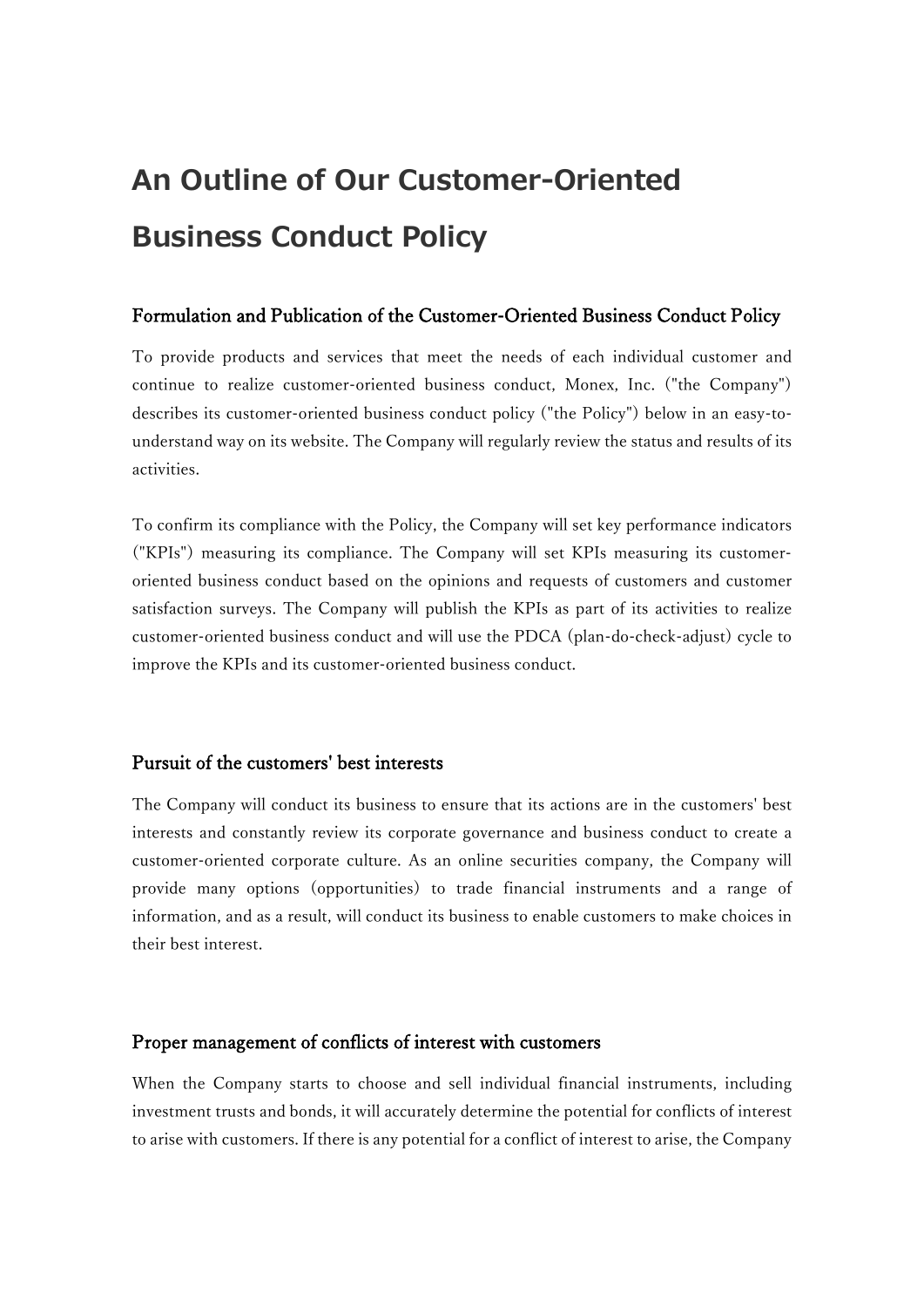will disclose accurate information to customers and properly manage the conflict of interest. The Company has formulated a conflict of interest management policy. The Company will identify and classify transactions which involve a risk of unreasonably harming the interests of customers and make clear its methods and systems for managing those transactions and the Monex Group companies within the scope of management. In that way, the Company will properly manage the identified transactions to ensure it does not unreasonably harm customers' interests.

# Explanation about important matters, such as risk and commissions

When customers trade securities through Monex, Inc., they may have to pay commissions or expenses, etc. set for each product, etc. Losses may be incurred due to changes in the prices of products, etc.

If the customer conducts margin transactions, stock index futures transactions, stock index options transactions, foreign exchange margin transactions, or cryptocurrency CFD trading, they may have to pay predetermined margins or deposits. In those transactions, losses exceeding margins or deposits (initial principal) may be incurred.

### Explanations about commission, etc.

Before providing services, the Company will explain to the customer in an easy-to-understand way on the Company's website or through call center operators what service is to be provided by the Company, and the commissions or other expenses, whatever they may be named, ("Commissions, Etc.") are charged for the service. Commissions, Etc. are expenses charged at the time of purchase and the expenses that the customer has to pay according to the period for which they hold financial instruments. The Company will state these in a document to be delivered prior to the conclusion of a contract or other documents and explain the Commissions, Etc. to the customer in plain and clear language.

Provision of important information in an easy-to-understand way from the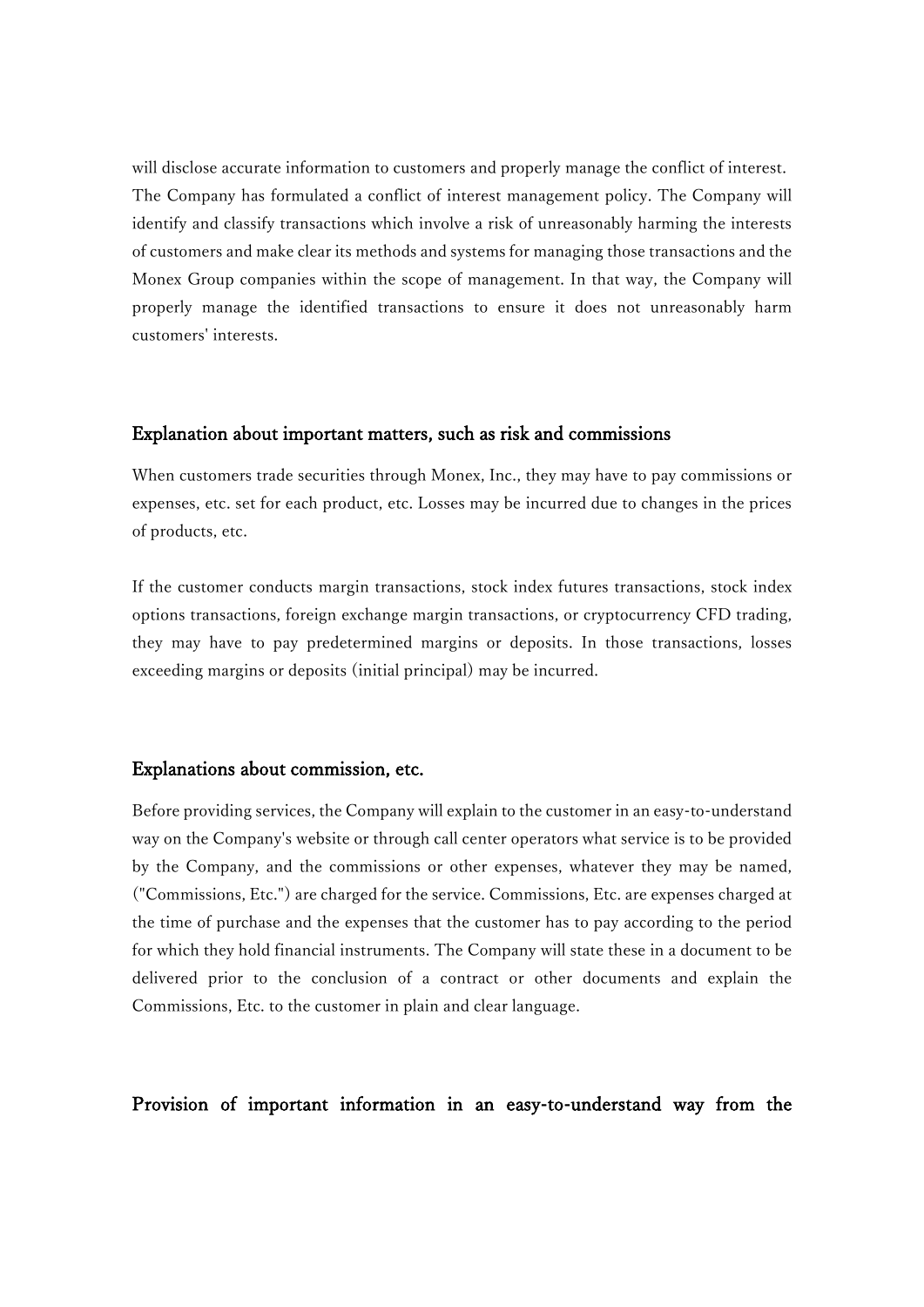### customer's perspective

The Company will explain the risks involved in the financial instruments that the customer will buy and the returns that are possible if they take those risks using plain language on the Company's website or through call center operators so that even customers buying financial instruments for the first time can fully understand the explanation. The Company will explain the details that are important and necessary for the customer to understand when the customer is making an investment decision, such as how great or complicated the risks are, according to the characteristics of the specific financial instruments. The Company will explain this information from the customer's perspective, using language that the customer can understand.

## Provision of services appropriate for customers

The Company will continue to improve the financial instruments and services that it provides to customers to increase their quality and user-friendliness, while expanding its lineup of financial instruments to provide the best selection of options to customers according to their life stage, financial situation and risk preference, based on the principle of suitability.

Specifically, the Company will continue to improve by taking the following measures:

- Enhancing financial instruments to fulfill each customer's needs

- Enhancing financial instruments according to customers' risk tolerance and investment style - Developing an environment suitable for small investments, an environment where risk is low and which makes it easier for first-time investors to make small investments in mutualfund cumulative purchase plans and make equity investments

To enable customers to conduct transactions without worries at their own discretion and on their own responsibility, the Company has formulated a solicitation policy and solicits investment in the following manner.

The Company carefully examines whether complex products and high-risk products are appropriate for customers, taking into consideration the characteristics of products. As a result, the Company may refrain from offering products or services or solicitating investment. The Company asks customers about their investment policies and purpose, experience, income, assets, occupation, transactional motives, etc. and enters their answers in their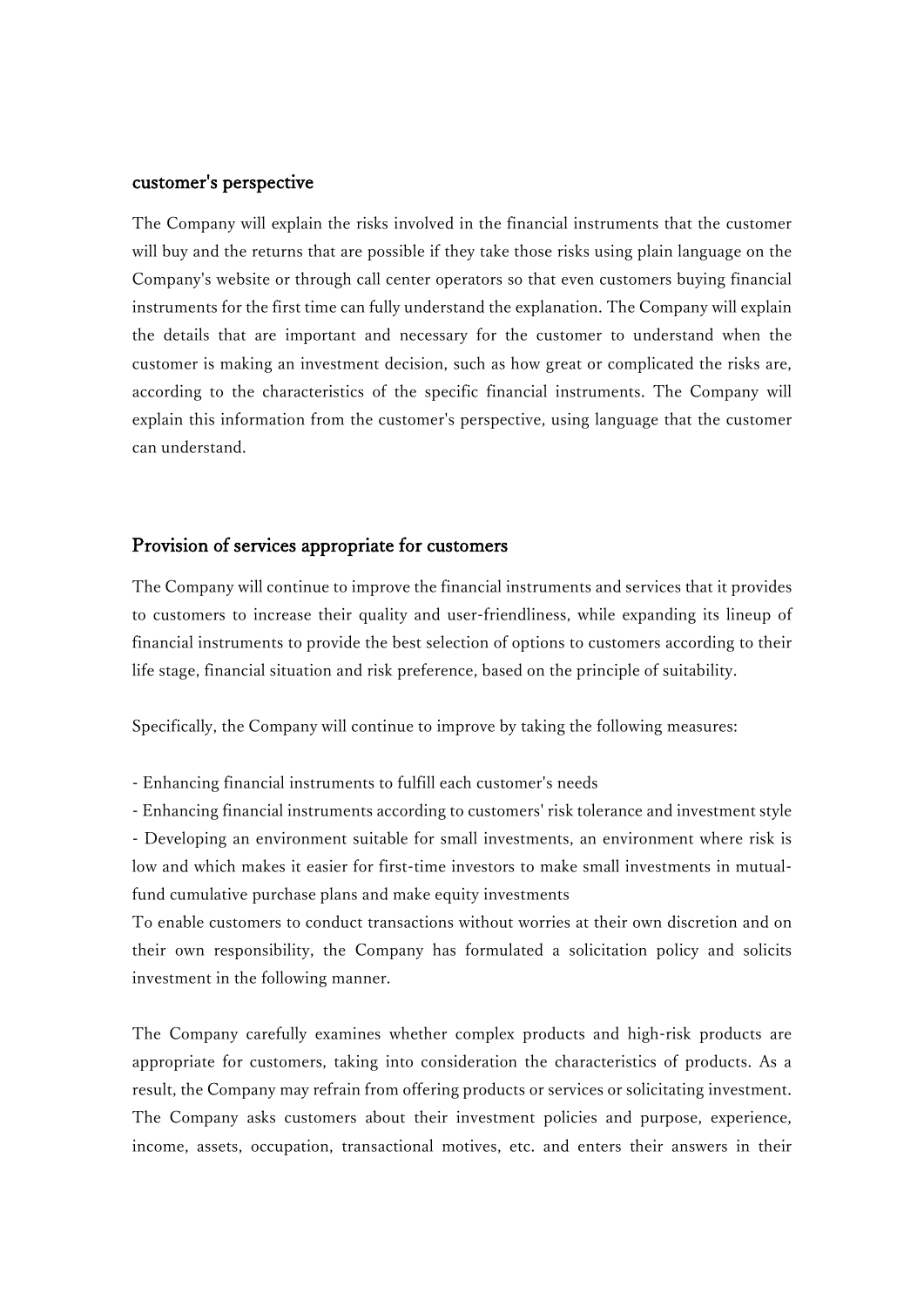customer card to provide appropriate information. The Company will actively hold seminars leveraging the characteristics of Internet securities. In addition, the Company will continually improve its tools and services for helping customers examine their own life plan and optimal asset allocation and supporting their follow-up activities after their purchase of financial instruments appropriately and in an easy-to-understand manner.

The Company will strive to provide useful information to customers when it sells products to them and after the sale through a number of seminars, and the publication of content on the internet, reports, etc.

When the Company starts to handle a type of security that it has not handled previously and when it introduces products using schemes that it has not used, the Company will provide call center training and strive to deepen its staff's understanding of financial instruments in other ways. To improve officers and employees' knowledge, the Company will conduct a training program to enhance the qualifications of its sales representatives every year. The Company will make annual training plans and hold regular and irregular training to improve day-to-day operations.

# A framework for appropriately motivating the Company's officers and employees

The Company will ensure that its corporate philosophy is practiced and that its ethical code is observed companywide. The Company will constantly improve its officers and employees' knowledge about and skills for handling financial instruments, IT technology, and regulatory compliance by providing training to them so that they can make decisions and act in the customers' best interests. The Company will evaluate officers and employees and determine their compensation based on factors beyond simply the achievement of quantifiable targets. It will also take behavior for compliance with the Policy into full consideration.

# Specific policies

To increase the visibility of its activities enhancing the quality of its customer-oriented business conduct, the Company has formulated specific policies focusing on the four priorities (A to D) stated below.

To improve the quality of the activities in these four priority areas, the Company will set key performance indicators ("KPIs") in each priority area to measure the activities and it will publish these KPIs quarterly.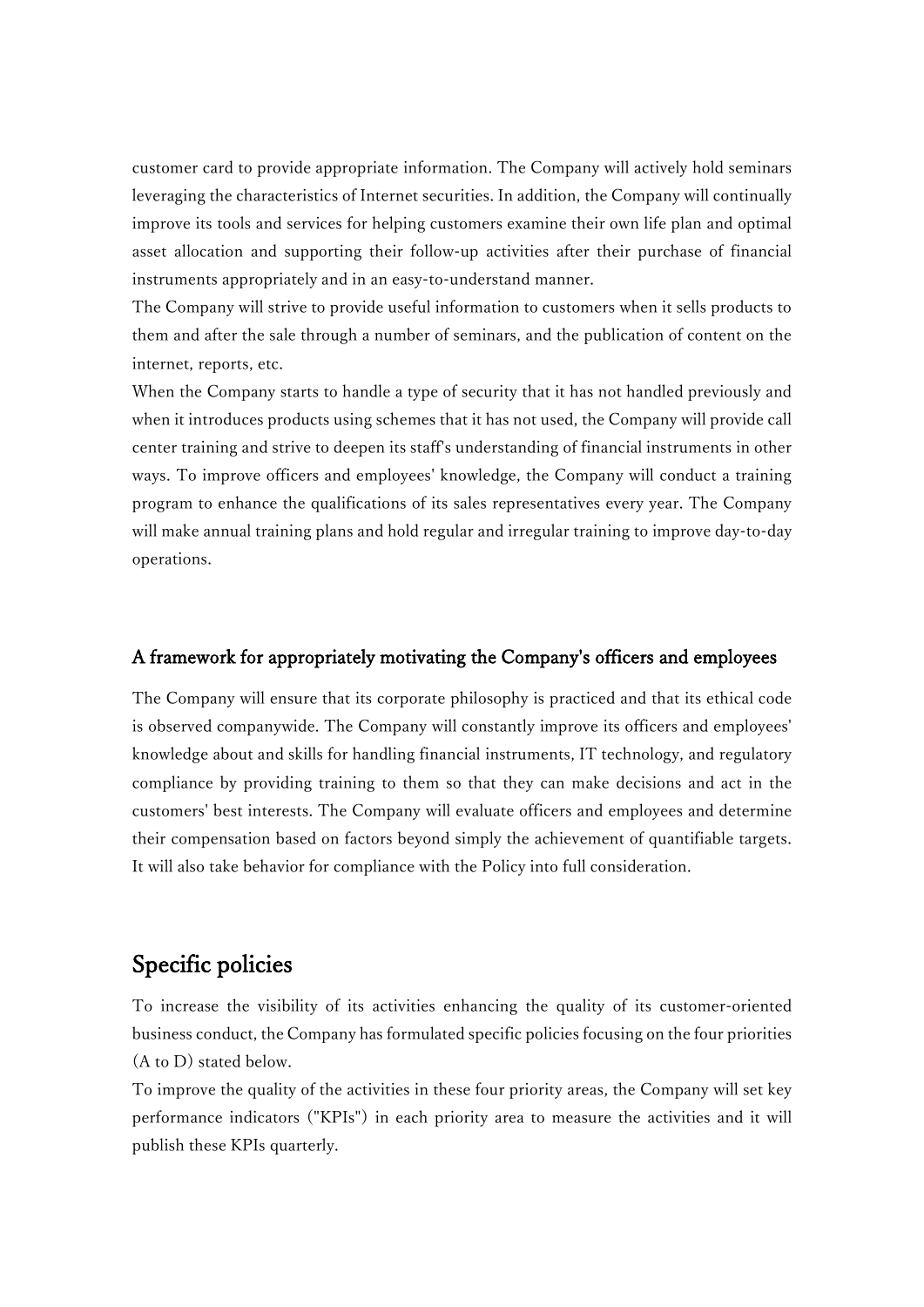### (A) A lineup including a variety of financial instruments

The Company will offer a lineup of a variety of financial instruments according to the asset formation purposes and investment purposes of the customer in consideration of each customer's risk tolerance and investment style to create an environment that will enable customers to choose at their own discretion the financial instruments that are in their best interest.

# (B) Provision of information that will deepen understanding of financial instruments and services

The Company will provide information and services useful for the trading of financial instruments in an easy-to-understand manner to a wide range of customers, using the website, seminars, and other tools to create an environment that will enable customers to choose at their own discretion the financial instruments that are in their best interest.

### (C) Creation of opportunities for two-way communication with customers

The Company has undertaken initiatives for listening directly to customers to accurately determine their real needs and the causes of their dissatisfaction.

### An initiative for listening to customers

Orientation Committee

Policy

Although the Company specializes in online securities trading, it has established an Orientation Committee to create opportunities to exchange opinions with customers directly. Since November 1999, immediately following the Company's foundation, the Company has held committee meetings quarterly to discuss many different topics.

Results

The 84th Orientation Committee meeting was an online meeting, in the same manner as the previous meeting, instead of being held face-to-face to prevent COVID-19 infections. The Zoom online meeting system was used.

In the discussion, we listened to a customer who told us about margin transactions they had conducted. The customer also talked about the Company's services related to margin transactions, including our commission system, and compared the Company to its competitors. We also listened to a customer who was interested in margin transactions, but had not conducted them, talk about their impression of margin transactions. We listened to why that customer had not conducted margin transactions and the customer's explanation of